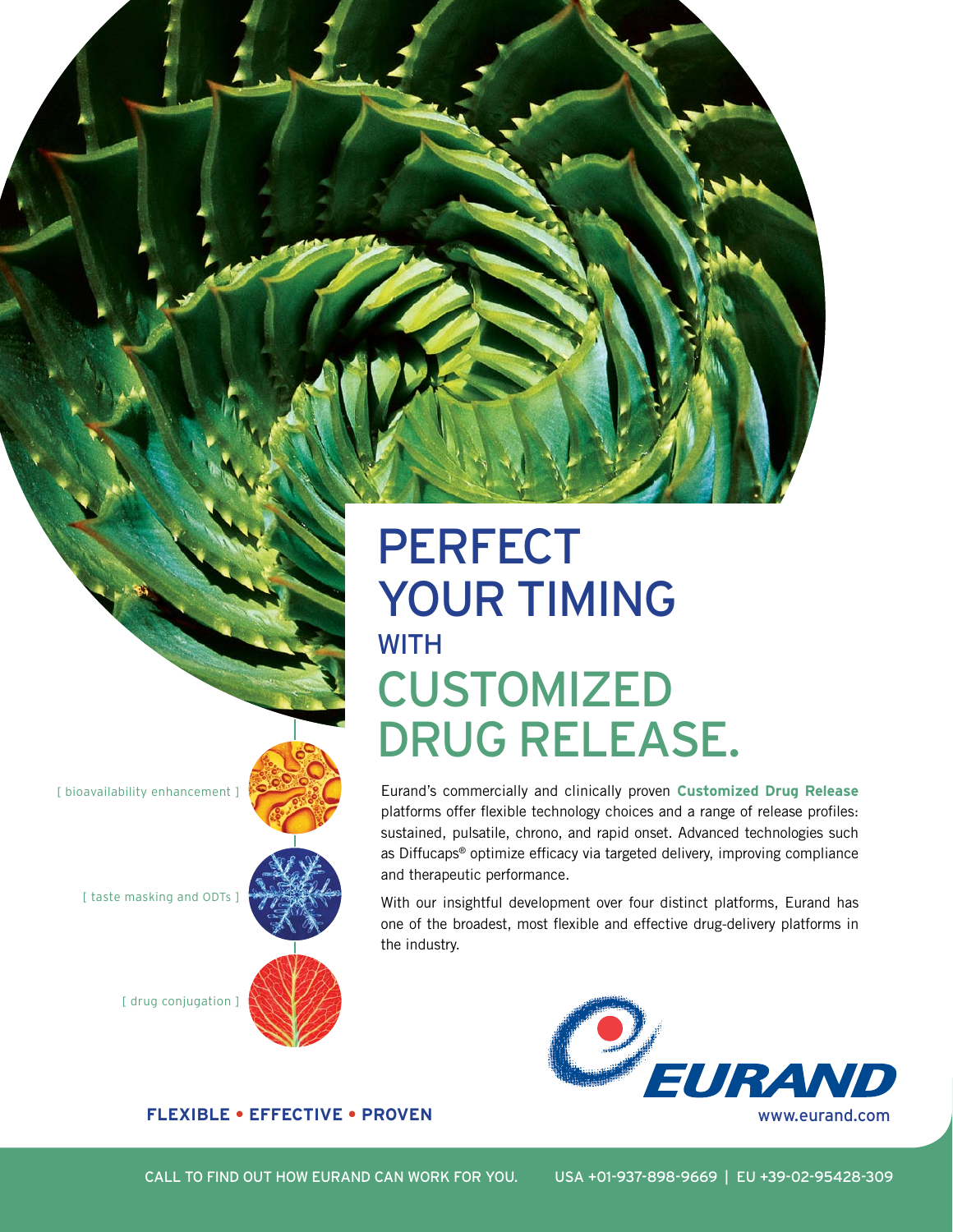## MAKE **TRANSFORMATIONS WITH** BIOAVAILABILITY ENHANCEMENT.

Eurand's unprecedented advances in **Bioavailability Enhancement**  technologies such as Biorise® and Diffucaps® can be applied to enable formulation of insoluble drugs (NCEs) and to improve the rate and extent of absorption of drugs from oral dosage. Our clinically proven technologies can be combined for the most effective drug formulations, with benefits including accelerated onset, lower dosages and decreased side effects.

With our insightful development over four distinct platforms, Eurand has one of the broadest, most flexible and effective drug-delivery platforms in the industry.



[ customized drug release ]

[ taste masking and ODTs ]

[ drug conjugation ]

Call to find out how eurand can work for you. USA +01-937-898-9669 | EU +39-02-95428-309